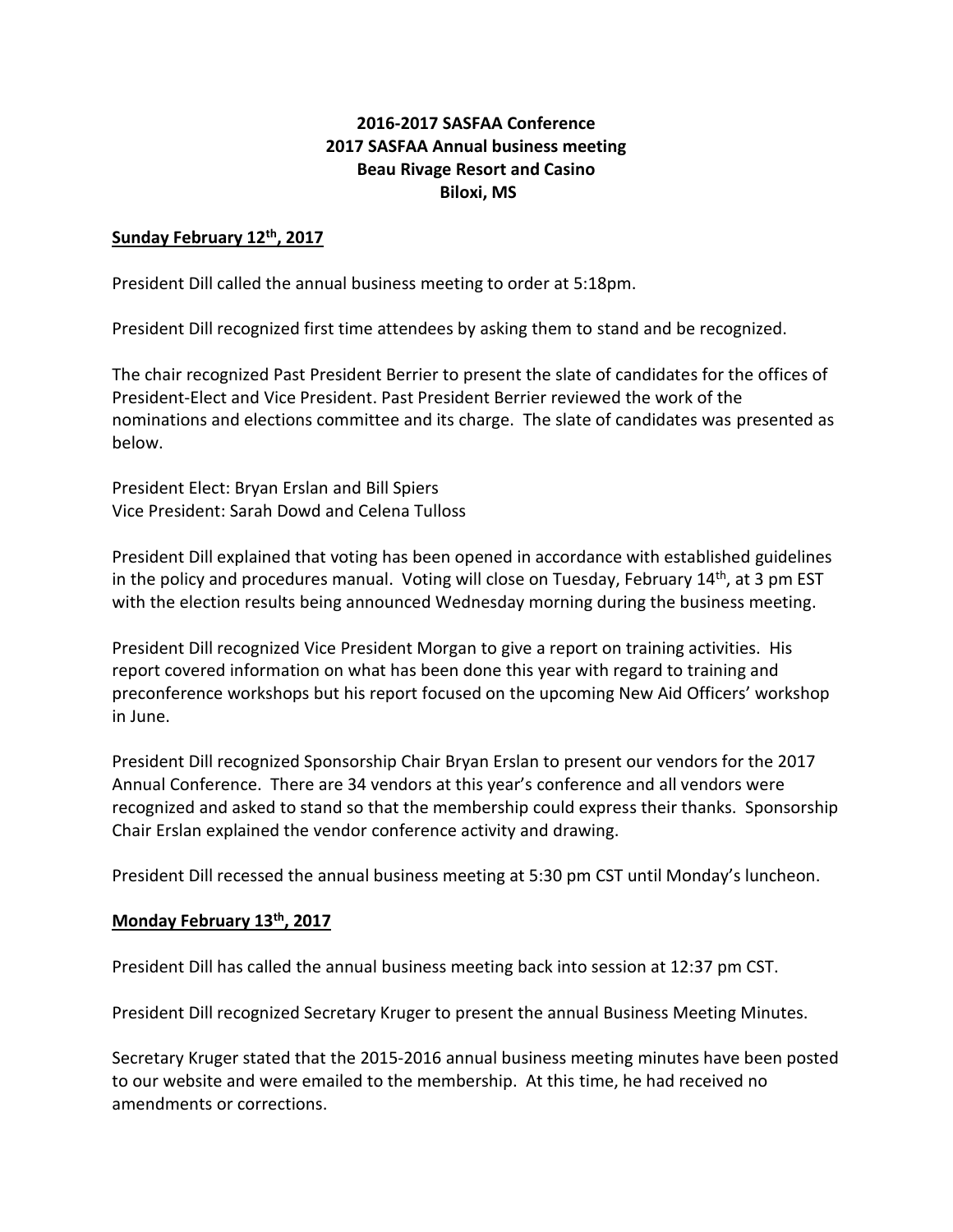President Dill asked for any amendments or corrections from the floor. Hearing none, the minutes were accepted as presented.

President Dill recognized Treasurer Jenelle Handcox to review the 1617 annual budget and give a conference attendee update. This year we have 341 registrations. The 2016-2017 SASFAA budget and balance sheet has been emailed to the conference attendees and several copies have been placed on the table. After review, if anyone has any questions, they are free to speak with President Dill, Treasurer Handcox, or Budget and Finance Chair McKenzie.

President Dill recognized Keith Reeves, former SASFAA President, to present information on the Dallas Martin Fund and the 6 regional scholarships being presented (thanks to past national chairs and in recognition of NASFAA's 50<sup>th</sup> Anniversary) SASFAA received many scholarship applications and two applications were considered the top scholarship applications. Jennifer Archer, Catawba Valley Community College, Hickory, NC. Was selected to receive the \$2,750 scholarship award from NASFAA. A second scholarship of \$2000 was awarded to Chassity Seay, Walters State Community College, Morristown, TN, on behalf of SASFAA.

President Dill called President-Elect, Dr. Sharon Oliver, to the podium to provide remarks on the 2017-2018 SASFAA year. President Dill wished Dr. Oliver good luck in her year as President as she ceremoniously passed the gavel to her. Dr. Oliver gave her remarks after giving thanks to President Dill for her service to SASFAA. Dr. Oliver presented her priorities for next year, focusing on feedback and increased training. Her hope is to provide more webinars and other training opportunities. Also, Dr. Oliver wants to create a Presidents' Corner on the SASFAA website so that members can provide feedback and submit thoughts and ideas for consideration by the SASFAA Board of Directors..

President Dill recessed the annual business meeting until the Wednesday morning breakfast session at 12:55 pm CST.

## **Wednesday February 15th, 2017**

President Dill called the annual business meeting back into session at 9:12 am CST and recognized Past President Berrier to announce the election results and those that have been recognized by awards.

Past President Berrier recapped those that received awards at Tuesday's awards luncheon.

Honorary Membership**:** Carol Mowbray Daniel Miller David Cecil